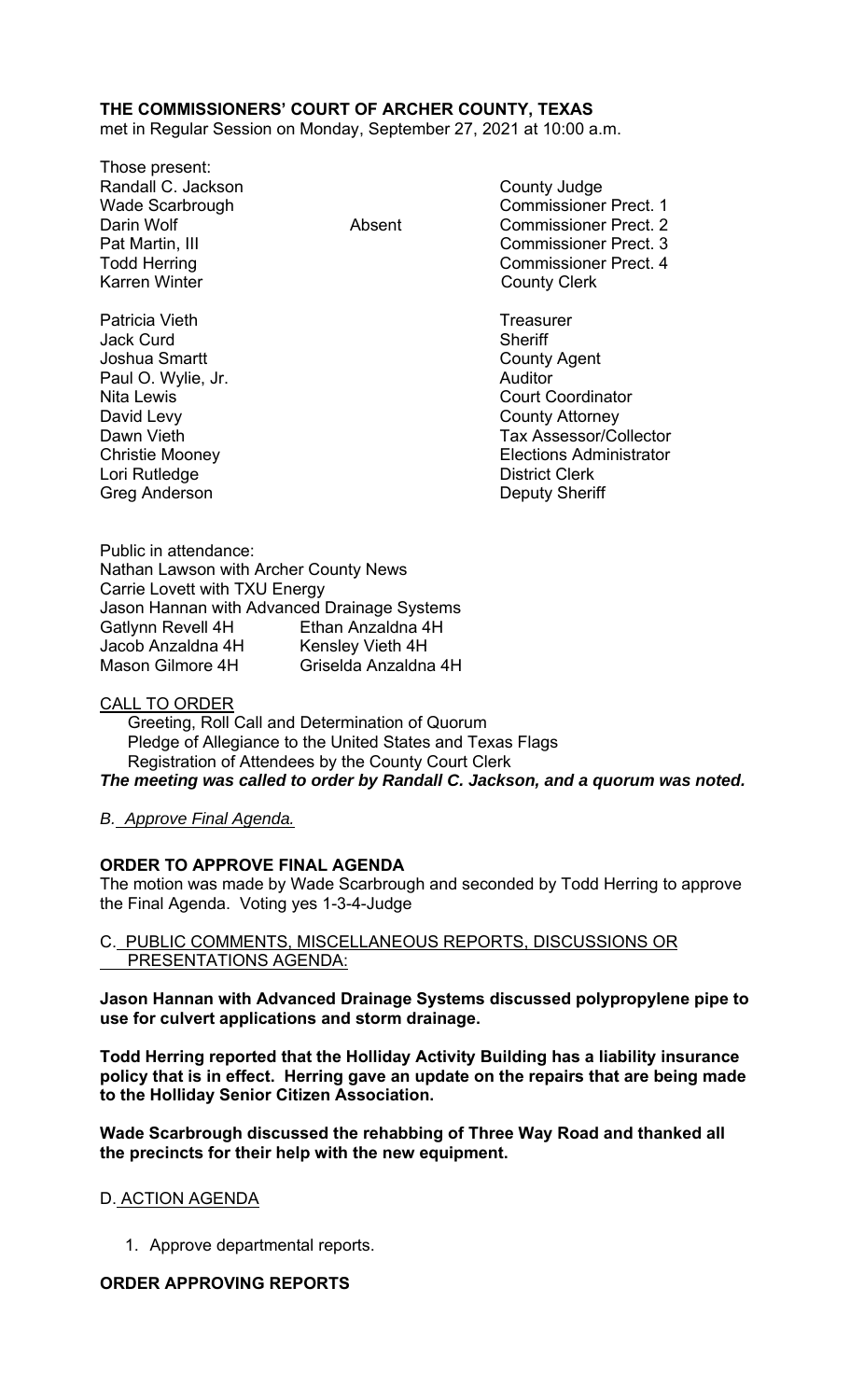The motion was made by Pat Martin, III and seconded by Wade Scarbrough to approve departmental reports: **Treasurer; Indigent Health**. Voting yes 1-3-4-Judge

2. Approve vouchers for payment.

# **ORDER APPROVING VOUCHERS**

The motion was made by Todd Herring and seconded by Pat Martin, III to approve vouchers for payment. Voting yes 1-3-4-Judge

**3.** Approve line-item transfers. **Paul O. Wylie, Jr. gave a brief update on the lineitem transfer.** 

## **ORDER TO APPROVE TRANSFER**

The motion was made by Todd Herring and seconded by Pat Martin, III to approve lineitem transfer for Precinct 4. Voting yes 1-3-4-Judge

| <b>Department-Account</b> | <b>Account Name</b>       | <b>Increase</b> | <b>Decrease</b> |
|---------------------------|---------------------------|-----------------|-----------------|
| 041.0400.0340             | <b>Special Projects</b>   |                 | 11,200.00       |
| 041.0400.0336             | Road Base Materials       | 10,000.00       |                 |
| 041.0400.0332             | <b>Equipment Purchase</b> | 1,200.00        |                 |

4. Approve Education Certificates.

## **ORDER TO APPROVE CERTIFICATES**

The motion was made by Pat Martin, III and seconded by Wade Scarbrough to approve education certificates: **Pat Martin, III; Joe Aulds**. Voting yes 1-3-4-Judge

5. Approve Publisher's Certificates.

## **ORDER APPROVING CERTIFICATES**

The motion was made by Wade Scarbrough and seconded by Todd Herring to approve publisher's certificates. Voting yes 1-3-4-Judge

**6.** Consider and/or approve proclaiming the week of October 3 - 9, 2021 as National 4-H Week. **Joshua Smartt discussed proclaiming National 4-H Week. Smartt asked each 4-H member to introduce themselves and tell what 4H has done for them.** 

## **ORDER TO PROCLAIM NATIONAL 4-H WEEK**

The motion was made by Todd Herring and seconded by Pat Martin, III to proclaim National 4-H week as October 3 – 9, 2021. Voting yes 1-3-4-Judge

**7.** Consider and/or approve the flying of the 4-H flag the week of October 3 – 9, 2021. **Joshua Smartt requested the Court to allow the 4-H flag to be flown at the Courthouse during the week of October 3-9, 2021, under the Texas flag.** 

## **ORDER TO APPROVE FLYING FLAG**

The motion was made by Pat Martin, III and seconded by Todd Herring to approve flying of the 4-H Flag the week of October  $3 - 9$ , 2021. Voting yes 1-3-4-Judge

**8.** Consider and/or take action in regards to changes made to the *Jury Reimbursement Form.* **Lori Rutledge discussed changes to the Jury Reimbursement Form with the passing of House Bill 3774 and Senate Bill 466. Randall C. Jackson reported the amount of money the Veteran's Office brings to veterans in Archer County.** 

### **ORDER TO APPROVE FORM**

The motion was made by Randall C. Jackson and seconded by Wade Scarbrough to include Veterans Service Office as an option on the Jury Reimbursement Form. Voting yes 1-3-4-Judge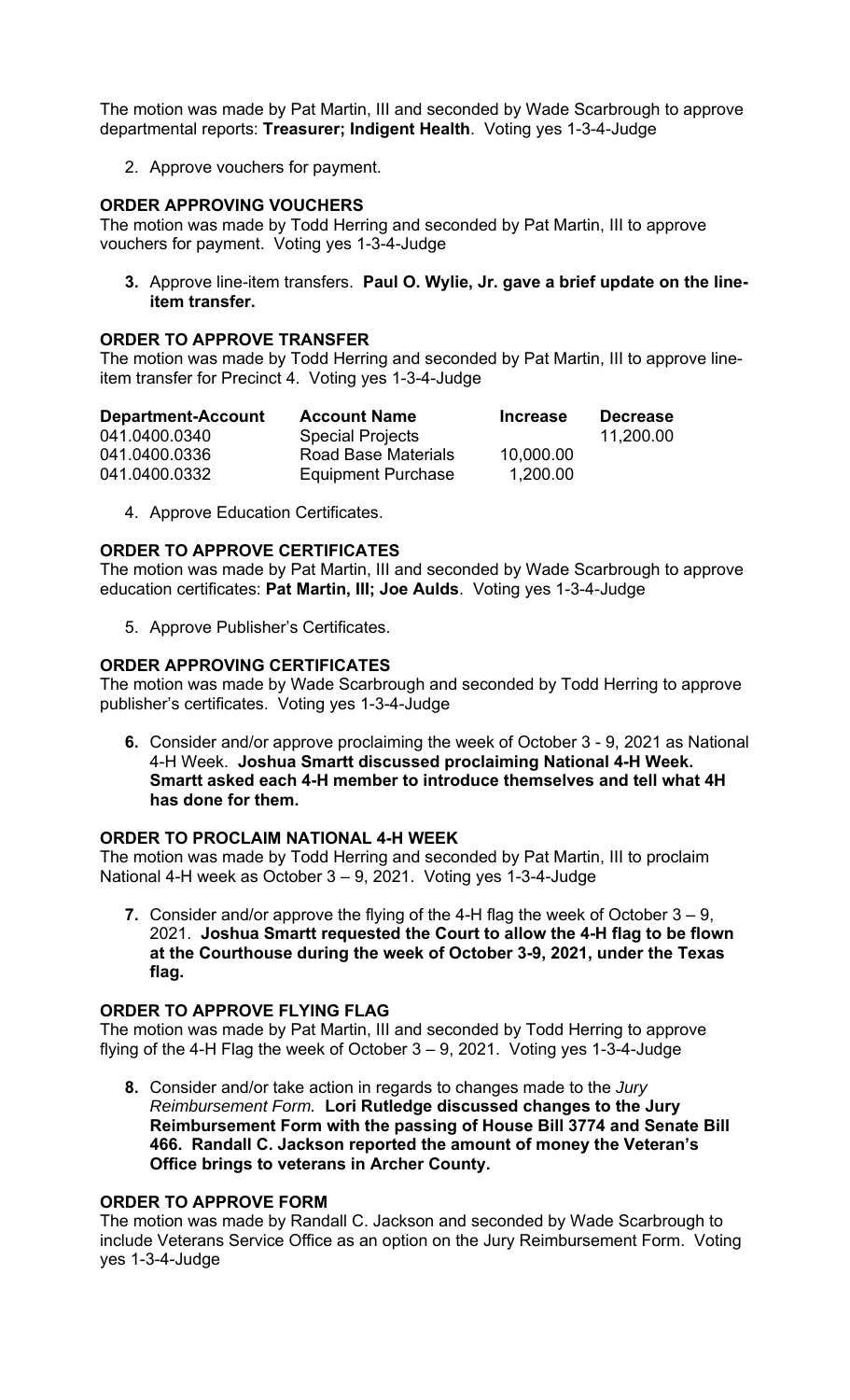**9.** Consider and/or approve *Order of Election* for November 2, 2021. (Tabled 9-13- 2021) **Christie Mooney gave a brief overview of each order that need to be passed for the Election period of 2021 -2022.** 

# **ORDER TO APPROVE ORDER OF ELECTION**

The motion was made by Pat Martin, III and seconded by Todd Herring to approve the Order of Election for November 2, 2021. Voting yes 1-3-4-Judge

10. Consider and/or approve *Notice of Election* for November 2, 2021. (Tabled 9-13- 2021)

# **ORDER TO APPROVE NOTICE OF ELECTION**

The motion was made by Wade Scarbrough and seconded by Todd Herring to approve Notice of Election for November 2, 2021. Voting yes 1-3-4-Judge

11. Consider and/or approve *Order for Appointment of Election Judges* for 2021 and 2022. (Tabled 9-13-2021)

# **ORDER TO APPROVE APPOINTMENT OF JUDGES**

The motion was made by Pat Martin, III and seconded by Wade Scarbrough to approve Order for Appointment of Election Judges for 2021 and 2022. Voting yes 1-3-4-Judge

| <b>ARCHER COUNTY ANNEX</b>                       | <b>ARCHER COUNTY ACTIVITY BUILDING</b>                                   | <b>ELECTION DAY</b><br><b>EARLY VOTING</b> |
|--------------------------------------------------|--------------------------------------------------------------------------|--------------------------------------------|
| Judge                                            | Viola McBride                                                            |                                            |
| Alternate Judge                                  | Johnnie Klaras                                                           |                                            |
| <b>HOLLIDAY COMMUNITY CENTER</b>                 |                                                                          | <b>ELECTION DAY</b>                        |
| Judge                                            | <b>Sheri Blanchard</b>                                                   |                                            |
| Alternate Judge                                  | <b>Timothy Blanchard</b>                                                 |                                            |
| <b>HOLLIDAY CITY HALL</b>                        |                                                                          | <b>EARLY VOTING</b>                        |
| Judge                                            | <b>Sheri Blanchard</b>                                                   |                                            |
| Alternate Judge                                  | <b>Kay Terry</b>                                                         |                                            |
|                                                  | <b>LAKESIDE CITY COMMUNITY CENTER</b>                                    | <b>ELECTION DAY</b>                        |
|                                                  | <b>LAKESIDE CITY COMMUNITY CENTER</b>                                    | <b>EARLY VOTING</b>                        |
| Judge                                            | Janice Robinson                                                          |                                            |
| Alternate Judge                                  | <b>Mary Hutchings</b>                                                    |                                            |
| WINDTHORST KNIGHTS OF COLUMBUS HALL ELECTION DAY |                                                                          |                                            |
| Judge                                            | <b>Patty Schenk</b>                                                      |                                            |
| Alternate Judge                                  | Regina Wolf                                                              |                                            |
| SCOTLAND KNIGHTS OF COLUMBUS HALL ELECTION DAY   |                                                                          |                                            |
| Judge                                            | Enda Krahl                                                               |                                            |
| Alternate Judge Patricia Hemmi                   |                                                                          |                                            |
| <b>MEGARGEL CITY HALL</b>                        |                                                                          | <b>ELECTION DAY</b>                        |
| Judge                                            | Joe Roderick                                                             |                                            |
| Alternate Judge                                  | <b>Sharon Roderick</b>                                                   |                                            |
|                                                  | 12. Consider and/or approve Order of Polling Locations for 2021 and 2022 |                                            |

approve *Order of Polling Locations* for 2021 and 2022. (Tabled 9-13-2021)

## **ORDER TO APPROVE POLLING LOCATIONS**

The motion was made by Todd Herring and seconded by Wade Scarbrough to approve Order of Polling Locations for 2021 and 2022. Voting yes 1-3-4-Judge

# **ARCHER COUNTY ELECTION DAY VOTE CENTERS**

### Archer County Activity Building **Noting Strutter and Holliday Community Center**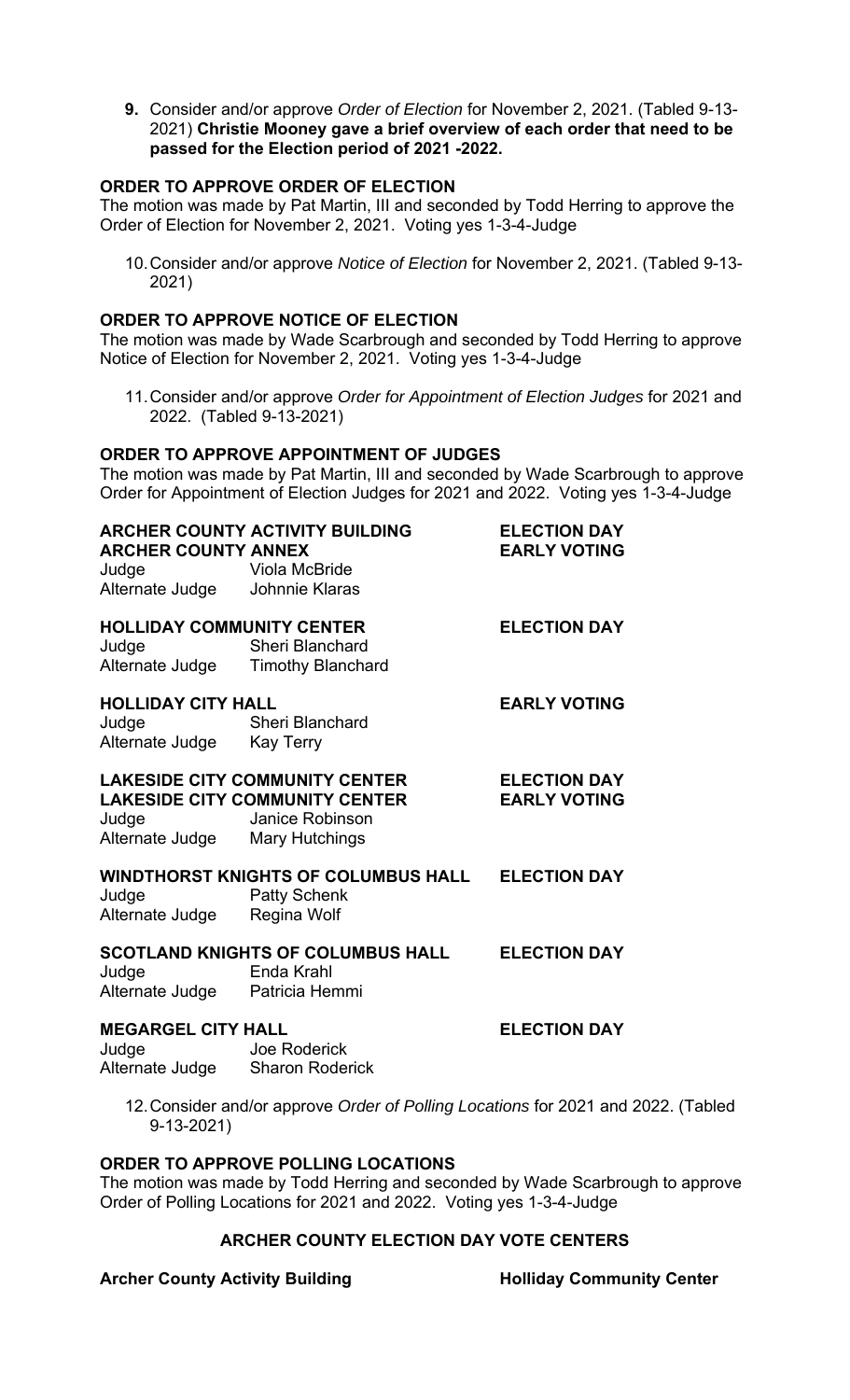512 West Cottonwood Street 201 North Walnut Street Archer City, TX 76351 Holliday, TX 76366

Community Center 12538 US Hwy 281<br>4344 St. Hwy 79 South 12538 US Hwy 281 4344 St. Hwy 79 South Wichita Falls, TX 76310

**Windthorst Knights of Columbus Hall Megargel City Hall**  19119 US Hwy 281 902 Cedar Street Windthorst, TX 76389 Megargel, TX 76370

Lakeside City **Scotland Knights of Columbus Hall** 

# **ARCHER COUNTY EARLY VOTING VOTE CENTERS**

**Archer County Courthouse Annex, Meeting Room**  112 East Walnut Street

Archer City, TX 76351

Holliday, TX 76366 Wichita Falls, TX 76310

**Holliday City Hall Community Center Lakeside City Community Center** 110 West Olive Street 10 2008 1344 St. Hwy 79 South

13. Consider and/or approve *Order of Appointment to Central Counting Station* for 2021 and 2022. (Tabled 9-13-2021)

## **ORDER TO APPROVE APPOINTMENT**

The motion was made by Pat Martin, III and seconded by Todd Herring to approve Order of Appointment of Central Counting Station for 2021 and 2022. Voting yes 1-3-4- Judge

Christie Mooney Judge Karren Winter Talley Judge Karen Aulds Clerk Kristi Malone Clerk

14. Consider and/or approve *Order to the Early Voting Ballot Board and Signature Verification Committee* for 2021 and 2022. (Tabled 9-13-2021)

# **ORDER TO APPROVE BOARD**

The motion was made by Pat Martin, III and seconded by Wade Scarbrough to approve Early Voting Ballot Board and Signature Verification Committee for 2021 and 2022. Voting yes 1-3-4-Judge

Lori Rutledge **Judge** Kelly Reid Amanda Kinnaman

15. Open Bids for roadwork on 3-Way Road.

OPEN BIDS

Blacksmith Ventures, LLC 1.6 miles @22 ft wide chip seal cooler weather application \$152,250.00

**Blacksmith Ventures, LLC** 1.6 miles @22 ft wide chip seal warm weather application \$131,747.00

16. Award Bid for roadwork on 3-Way Road.

### **ORDER TO ACCEPT BID**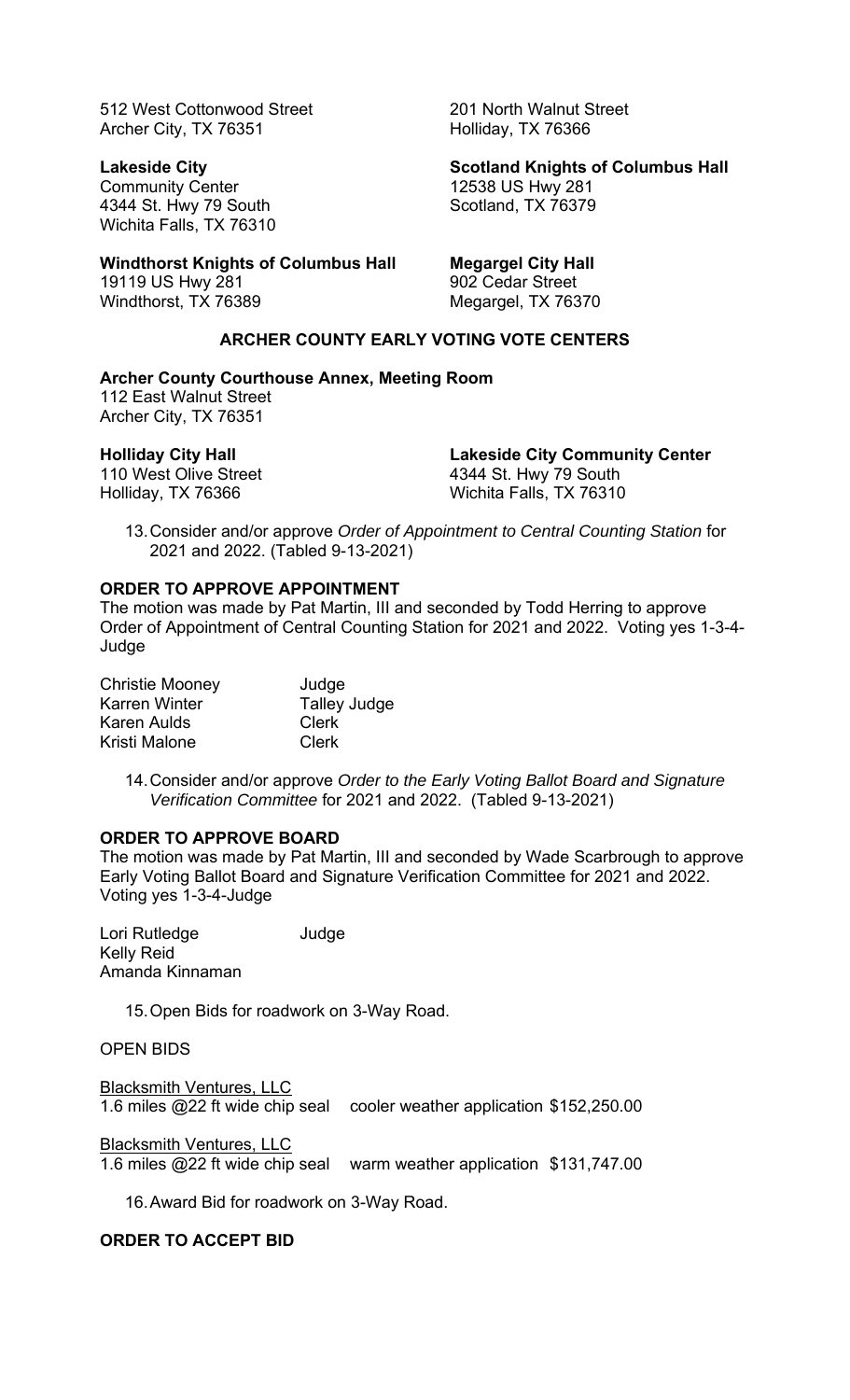The motion was made by Wade Scarbrough and seconded by Todd Herring to approve bid of Blacksmith Ventures, LLC for roadwork on 3-Way Road in the amount of \$152,250.00. Voting yes 1-3-4-Judge

17. Open Bids for Electrical Utility Provider.

# **OPEN BIDS**

TXU energy

| \$0.0524515 kWh | 2 years |
|-----------------|---------|
| \$0.0485595 kWh | 3 years |
| \$0.0460261 kWh | 4 years |
| \$0.0444034 kWh | 5 years |

18. Award Bid for Electrical Utility Provider.

### **ORDER TO ACCEPT BID**

The motion was made by Pat Martin, III and seconded by Todd Herring to accept the bid of TXU Energy for five years at \$0.0444034 kWh for Electrical Utility Provider. Voting yes 1-3-4-Judge

19. Consider and/or take action on the Archer County Soil and Water Conservation District Membership fee.

### **ORDER TO PAY MEMBERSHIP FEE**

The motion was made by Pat Martin, III and seconded by Wade Scarbrough to pay the Archer County Soil and Water Conservation District Membership fee in the amount of \$1,500.00. Voting yes 1-3-4-Judge

- 20. Consider and/or approve adding Friday, December 31<sup>st</sup> to the 2021 Holiday Schedule. **No action taken.**
- **21.** Discuss and/or take action in regards to the Annual payment to Helen Farabee Centers and the *Memorandum of Agreement (MOA) –* Interlocal Agreement between Archer County and The Helen Farabee Centers. **Randall C. Jackson discussed meeting that he and Jack Curd had with Helen Farabee directors.**

### **ORDER TO APPROVE MEMORANDUM OF AGREEMENT**

The motion was made by Randall C. Jackson and seconded by Wade Scarbrough to approve the Memorandum of Agreement / Interlocal Agreement between Archer County and The Helen Farabee Centers and fund the annual payment to Helen Farabee Centers in the amount of \$2,500.00. Voting yes 1-3-4-Judge

22. Consider and/or approve the Re-appointment of Verner Hayhurst to the Board of Trustees of the Helen Farabee Centers. (2-year term)

# **ORDER TO APPROVE RE-APPOINTMENT**

The motion was made by Wade Scarbrough and seconded by Pat Martin, III to approve the re-appointment of Verner Hayhurst to the Board of Trustees of the Helen Farabee Centers for two years. Voting yes 1-3-4-Judge

**23.** Consider and/or take action in regards to Employee Comp-Time at the Sheriff's Office. **Jack Curd discussed overtime and comp time for employees at the Sheriff's Office.** 

## **ORDER TO APPROVE PAY**

The motion was made by Wade Scarbrough and seconded by Todd Herring to approve paying Employee Comp-time at the Sheriff's Office out of Covid funds in the amount of \$5,309.85. Voting yes 1-3-4-Judge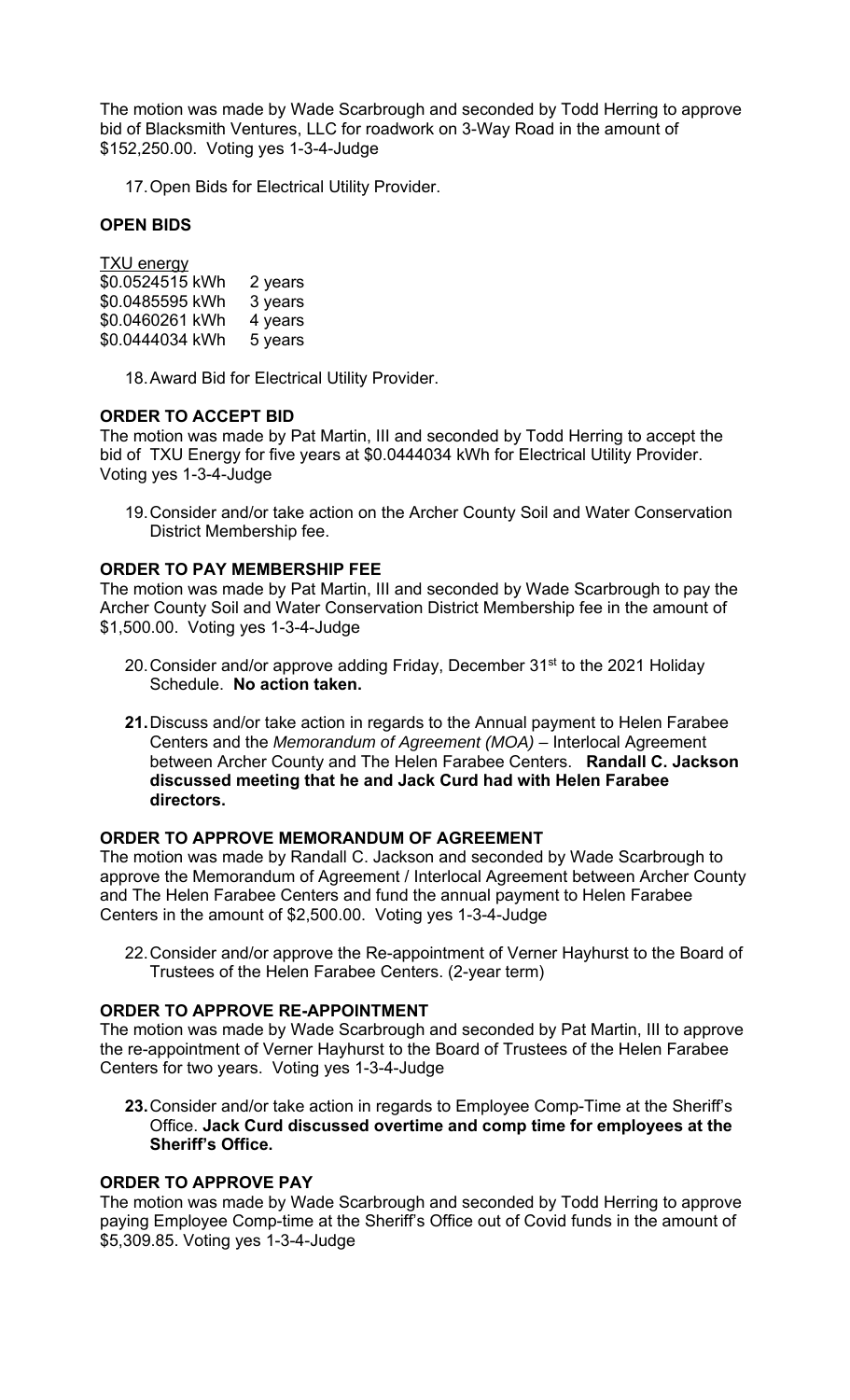24. Consider and/or take action in regards to overtime pay for Precinct Employees. **Pat Martin, III discussed the policy for precinct employees.**

# **ORDER TO APPROVE POLICY**

The motion was made by Pat Martin, III and seconded by Wade Scarbrough to approve Precinct Employees be paid time and a-half on any overtime accrued for Precinct one and Precinct three Employees for budget year 2022. Voting yes 1-3-4-Judge

- **25.** Consider and/or take action on amending the *Archer County Employee Handbook.* (Tabled 9-13-2021) **David Levy advised to set a future meeting to review, make changes if needed to the handbook and then present to Commissioner Court. Randall C. Jackson suggested the months of November and December to work on handbook. No action taken.**
- 26. Discuss and/or take action on county road *Right-of-Way* ordinance. Wade Scarbrough discussed right-of-way ordinance for county roads. **David Levy advised the Court that the ordinance would not regulate any existing utility easements or right of ways**.

## **ORDER TO TABLE APPROVING ORDINANCE**

The motion was made by Wade Scarbrough and seconded by Pat Martin, III to table approving county road Right-of-Way ordinance. Voting yes 1-3-4-Judge

27. Consider and/or take action on Burn Ban.

# **ORDER TO APPROVE BURN BAN**

The motion was made by Pat Martin, III and seconded by Todd Herring to approve burn ban for 30 days, effective September 27, 2021. Voting yes 1-3-4-Judge

**28.** Discuss and/or take action on Bowman VFD property. **Randall C. Jackson discussed Archer Title of Texas do a title search on the Bowman VFD property. The title search confirmed that Archer Count does not own any part of the Bowman VFD/Community Center property.** 

### **ORDER TO DISCONTINUE PAYMENT**

The motion was made by Wade Scarbrough and seconded by Todd Herring to no longer pay the utilities for the Bowman Volunteer Fire Department property or community building. Voting yes 1-3-4-Judge

## **COURT CONVENED INTO EXECUTIVE SESSION BEFORE ITEMS 29 – 32 WERE DISCUSSED, THEN RECONVENED BACK INTO REGULAR SESSION. THE FOLLOWING ORDERS WERE VOTED ON.**

- **29.** Receive and discuss Initial Assessment regarding whether redistricting is required for Commissioner Precinct considering the new 2020 census data. **No action taken.**
- 30. Discuss and consider adoption of redistricting criteria to apply to development of new districting plans.

### **ORDER TO ADOPT REDISTRICTING CRITERIA**

The motion was made by Wade Scarbrough and seconded by Todd Herring to adopt redistricting criteria to apply to development of new districting plans. Voting yes 1-3-4- Judge

31. Discuss and consider adoption of redistricting guidelines regarding public participation in the redistricting process.

# **ORDER TO ADOPT GUIDELINES**

The motion was made by Pat Martin, III and seconded by Wade Scarbrough to adopt redistricting guidelines regarding public participation in the redistricting process. Voting yes 1-3-4-Judge